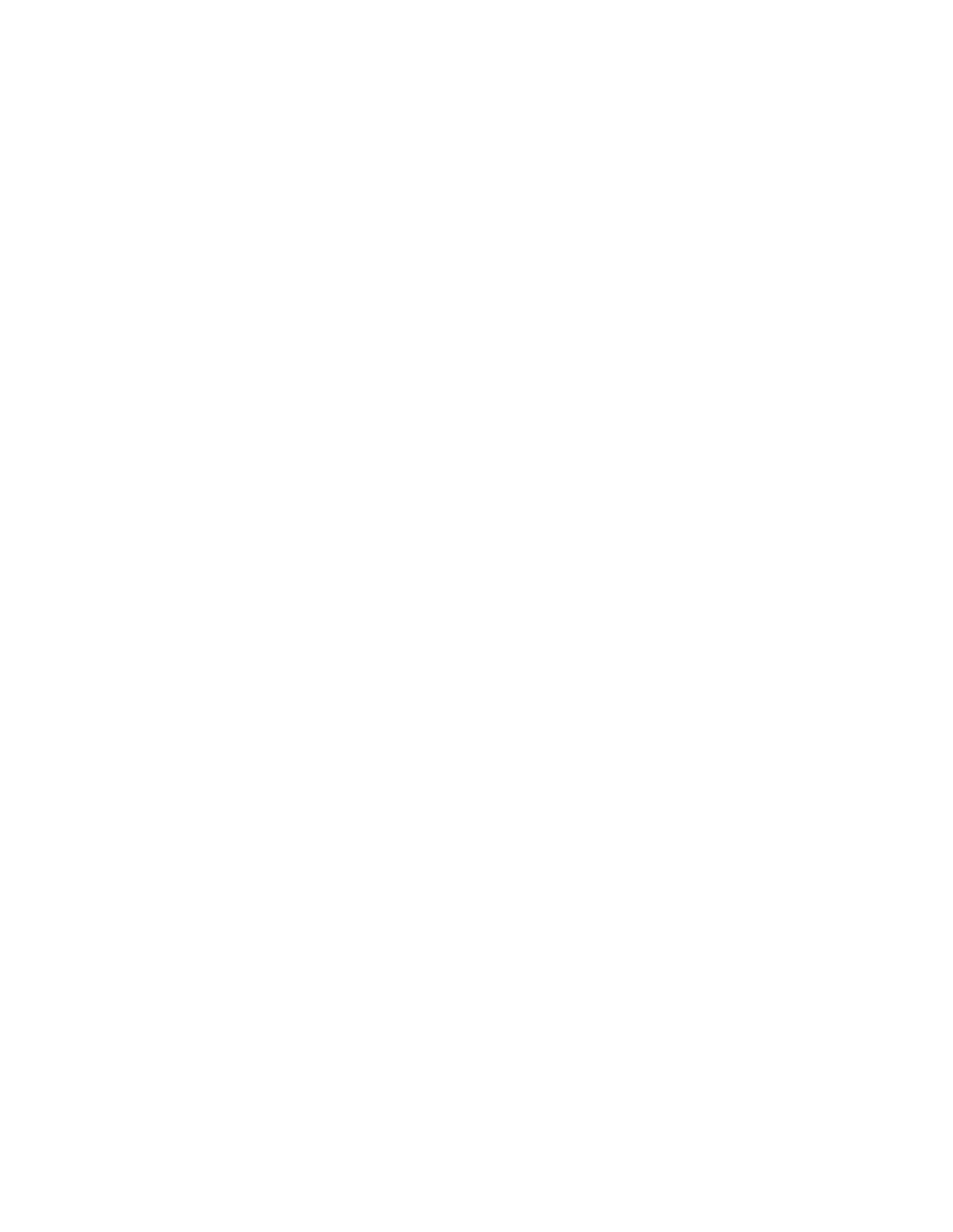# **Statement by the Honorable SUZUKI Shunichi Governor of the IMF for Japan at the Forty-Fourth Meeting of the International Monetary and Financial Committee (October 14th, 2021)**

# **1. The Global Economy and the Japanese Economy**

## **Global Economy**

The global economy is making steady recovery from the crisis, thanks to unprecedented policy responses and the spread of vaccines against the COVID-19. However, various risks and uncertainties remain significant, including the spread of new variants, delays in vaccination and accumulation of government debt. In addition, differences in the progress of vaccination have further increased the divergence of the global economic and social situation.

In order to achieve a stable economic recovery and sustainable growth, it is essential to mobilize all the policies that we can take for as long as required under the current situation. At the same time, we should take measures to raise the potential growth rate and to boost productivity through structural reforms, which look ahead to the post COVID-19. In addition, once the recovery is firmly established, it will be necessary to ensure the longterm sustainability of public finances. Member countries will be required to promote focused and comprehensive policies based on these medium- and long-term perspectives.

## **Japanese Economy**

Although the Japanese economy is still in a severe situation, it is steadily picking up, especially in export and capital investment. While we need to closely monitor domestic and international situations of the COVID-19 infections as well as volatility in capital markets, the economy is expected to recover as a result of progress in vaccinations and improvements in overseas economies. While paying attention to the soundness of the fiscal and financial sectors, we will implement new economic policies under the new administration formed on October 4. Through this, we will realize a virtuous cycle of growth and distribution, and will develop a post COVID-19 society.

# **2. Our Expectations to the IMF: Strengthening its Support to Developing Countries**

Developing countries have been severely affected by the pandemic. Japan highly commends that the IMF has been playing a critical role in supporting them.

## **Health**

Distribution of vaccines to developing countries is critical to end the COVID-19 pandemic. In this regard, the Multilateral Leaders Task Force, in which the IMF participates, is playing an important role. Japan has so far pledged in total USD 1 billion of support through COVAX and bilateral cooperation frameworks. In addition, Japan provided approximately 23 million doses of vaccines to developing countries, which is the third biggest amount of support in the world. At the recent "Global COVID-19 Summit", Japan also announced its support for additional doses of vaccines, aiming for 60 million in total in the future. Distribution of vaccines continues to be one of the most important policies for the stability of the global economy, and Japan expects that the IMF will play an active role by drawing on its strengths.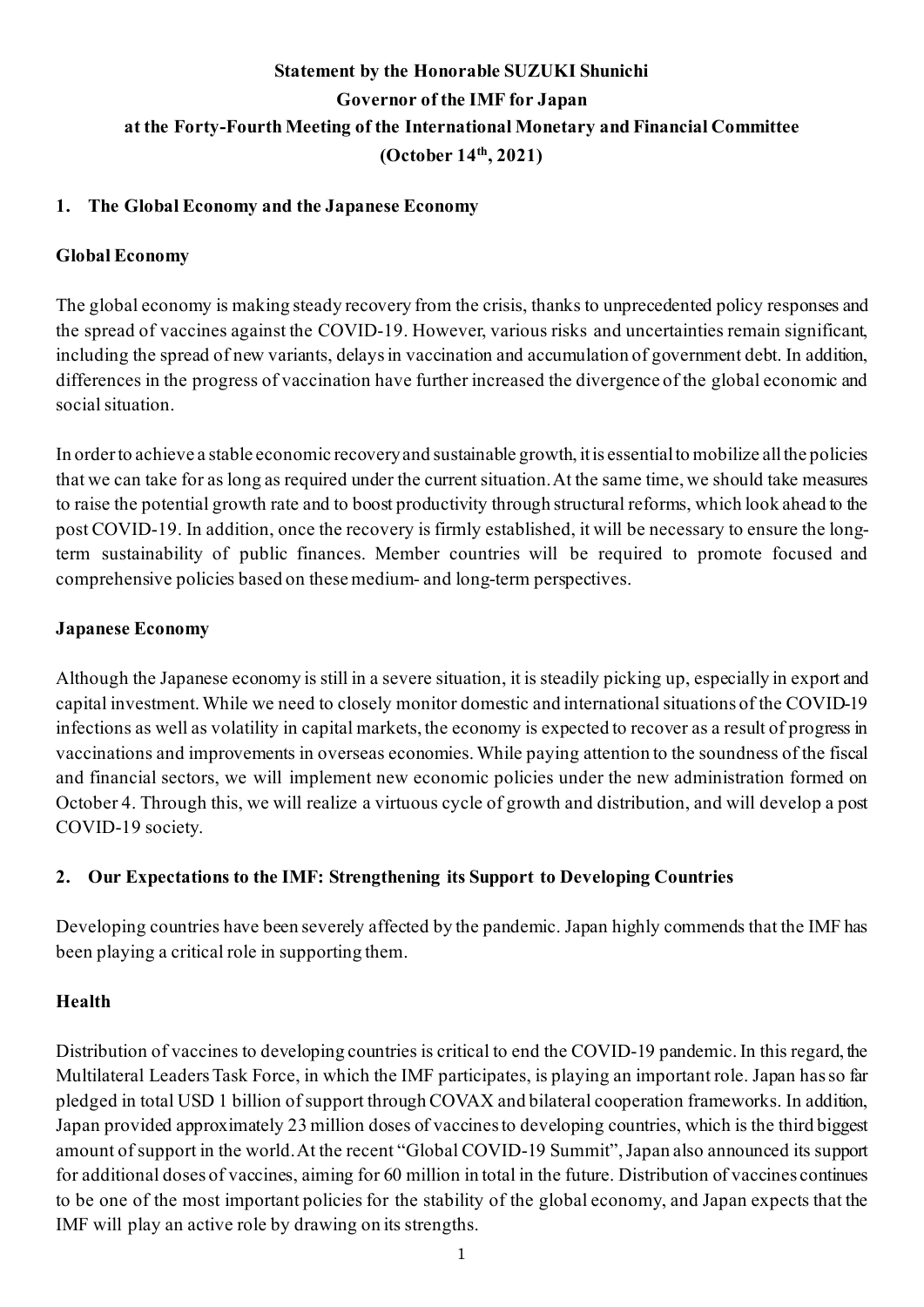## **SDR**

We welcome the implementation of the new SDR allocation of USD650 billion in August, along with the introduction of measures to enhance transparency and accountability in the use of SDRs. Japan highly commends this new allocation, which responds quickly to the financing needs arising from the crisis.

Japan will contribute to SDR channeling that utilizes the newly allocated SDRs to support vulnerable countries, particularly low-income ones. Among the proposed options, scaling up of the Poverty Reduction and Growth Trust (PRGT) is Japan's priority. Based on the IMF's request, Japan will make a new contribution of SDR 2.8 billion (USD 4.0 billion) to the Loan Account, including the activation of SDR 1.8 billion (USD 2.6 billion) which was pre-announced in April last year, and SDR 56 million (USD 80 million) to the Subsidy Account. Through these contributions, Japan will continue to be responsible as the top donor of the PRGT.

We welcome the IMF's proposal of establishing the Resilience and Sustainability Trust (RST), which will address medium- and long-term structural challenges, including climate change and pandemic preparedness, within the IMF's mandate. For many member countries to contribute to this important initiative, it is essential to ensure the liquidity and safety of the SDR as foreign reserve assets. In this regard, it is critical to secure Preferred Creditor Status, which excludes RST lending from debt restructuring, as well as to adequately protect channeled SDRs from credit risks. We ask the IMF to work on the details of these fronts.

It is also expected that SDR channeling will boost the demand for SDR trading. Member countries that channel SDRs should also contribute fairly to SDR transactions through Voluntary Trading Arrangements. We look forward to the IMF's efforts to this end.

## **CCRT**

The Catastrophe Containment and Relief Trust (CCRT) has played an important role so far in providing debt service relief to low-income countries that have been affected by the COVID-19. It is important that the CCRT provides support through next April. For this reason, Japan recently made a contribution of an additional USD 50 million to the CCRT on top of the USD 100 million contributed last year. We encourage other donors to follow.

#### **Debt issues**

Securing debt transparency and sustainability is indispensable for sustainable economic growth as well as sound macroeconomic management in developing countries.

The Debt Service Suspension Initiative (DSSI) will expire at the end of 2021. In this context, the G20 has committed to implement the Common Framework in a timely, orderly, and coordinated manner. Japan expects the G20 to efficiently address debt vulnerabilities in developing countries under this framework. Debt treatments should be swiftly provided to the three countries which have already requested treatments under the Common Framework. Japan expects the Common Framework to effectively function in supporting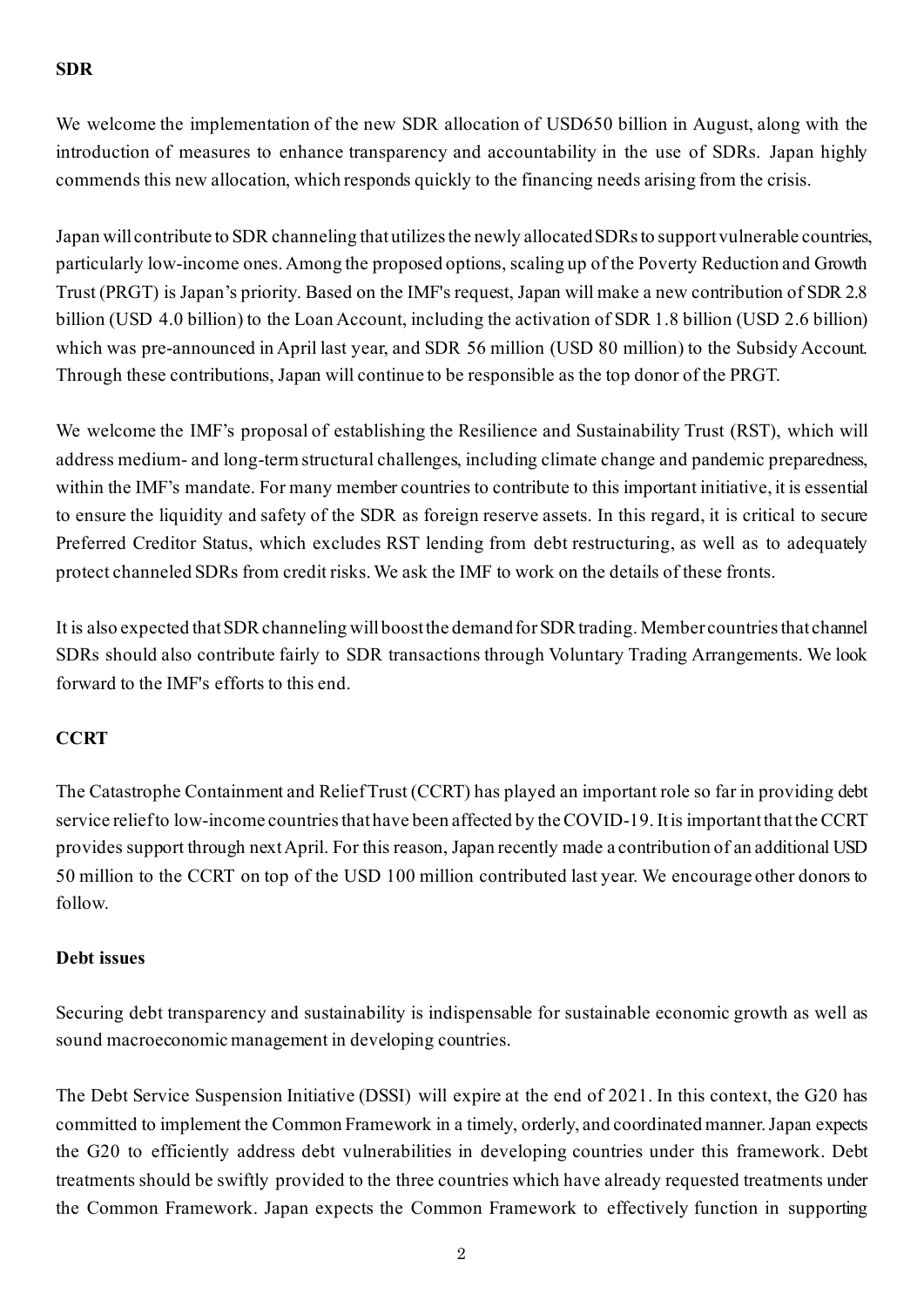countries facing debt vulnerabilities more broadly.

To prevent future crises, Japan expects the IMF and the World Bank to step up their efforts of analyzing issues related to debt transparency and providing debt-related technical assistance. Furthermore, Japan calls for progress in debt data reconciliation (DDR) of debtor countries proposed by the IMF and the World Bank. It is important for debtor countries to understand accurate debt data and enhance capacity to properly manage their debt through DDR. At the same time, it is crucial to improve accuracy of IMF-World Bank's Debt Sustainability Analyses. To support debt related activities, Japan is pleased to announce its contribution of USD1.5 million to the World Bank's Debt Management Facility Phase III for its activities in Fiscal Year 2022, in which the IMF also plays a role. We also expect the IMF to make effective use of the Data for Decisions Fund.

## **3. Our Expectations to the IMF: Other Important Policy Matters**

### **Adequacy of the General Resource Account (GRA)**

Japan underscores the following key points on the adequacy of the GRA.

First, the financing gap the IMF should address varies considerably depending on the situation (non-crisis or mid-crisis) and the scale of crisis. If the IMF is to cover all financing gaps only from quota resources, member countries are required to set aside part of their reserves for quotas, even in normal time, which is not efficient for their reserve management. Therefore, Japan strongly believes that the IMF should respond to tail risks with borrowed resources, namely by the New Arrangements to Borrow (NAB) and the Bilateral Borrowing Arrangements (BBAs). Such borrowed resources should be a permanent component of the IMF's resource structure. In addition, borrowed resources should be able to be activated in a flexible and agile manner to respond to tail risks without delay. Japan calls for discussions on this point. Furthermore, the adequacy of the IMF resources discussions should take fully into account both the swiftness of new SDR allocation and the quantitative impact on global reserves including that from SDR channeling.

On review of quotas, we urge the quota formula to factor in voluntary financial contributions (VFCs) in order to ensure sufficient incentives for members to contribute. This is because borrowed resources and other financial resources, including for the PRGT or capacity development, are funded by VFCs from member countries. In addition, since the data after 2020 will be greatly affected by the COVID-19 crisis after 2020, we call for discussions on how to deal with them. We must ensure the data, the foundation of our discussion, will reflect the situation of each country's economy and therefore be highly reliable.

#### **Cooperation with Regional Financing Arrangements (RFAs)**

In order to function as the cornerstone of the global financial safety net (GFSN), the IMF should continue its close cooperation with bilateral swaps and RFAs. By strengthening the cooperation between the IMF and the Chiang Mai Initiative Multilateralization (CMIM), which has undergone amendments over the last two years to make its activation smoother and swifter, and by deepening the coordination between the IMF and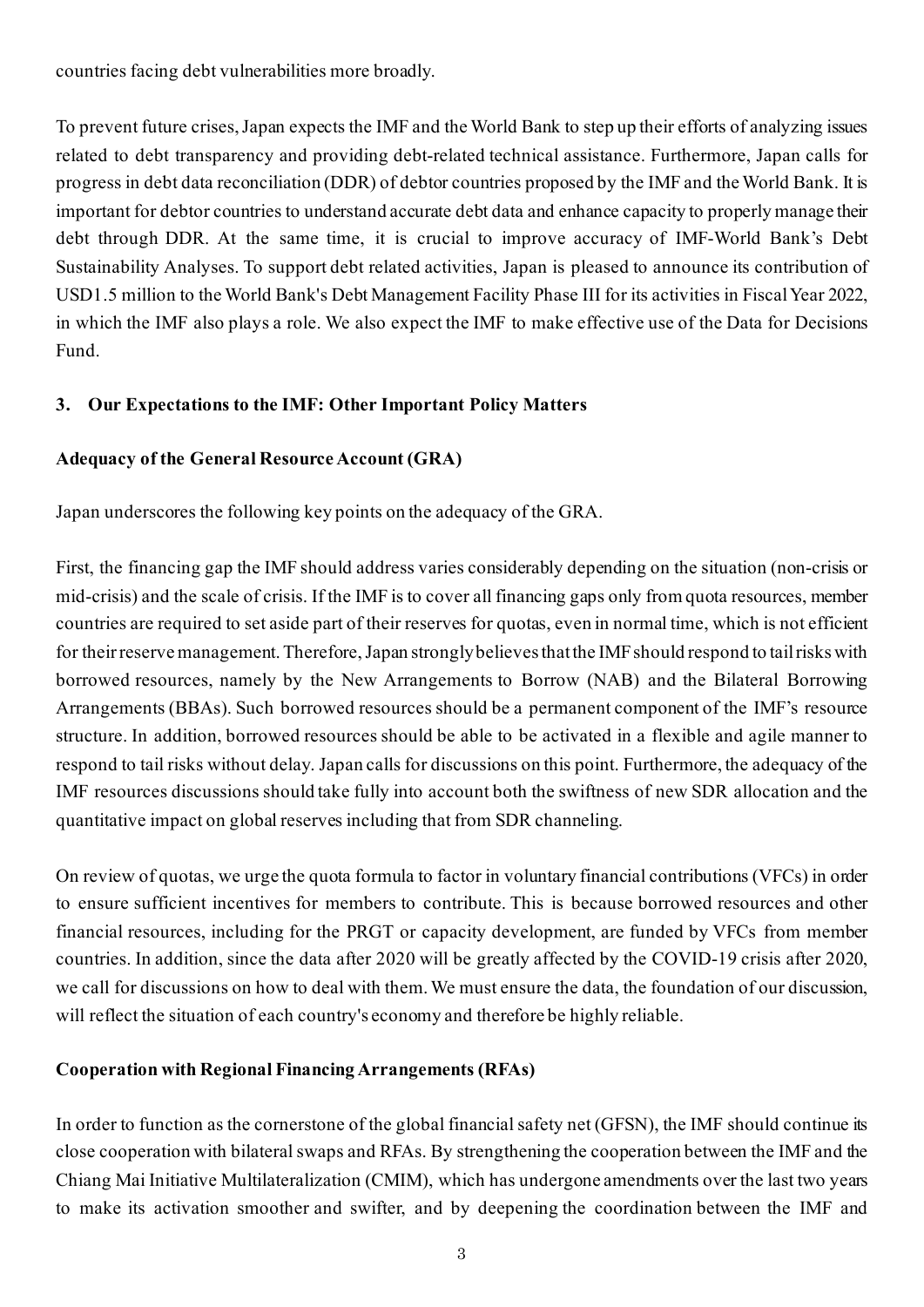ASEAN+3 Macroeconomic Research Office (AMRO) which supports the CMIM operation and undertakes regional macroeconomic surveillance, we expect the GFSN to be further strengthened.

## **Climate Change**

On climate change, we support the IMF to respond to the needs of member countries and to play an active role in macro-critical area. Meanwhile, in its policy recommendations to member countries, the IMF should not focus on specific policy measures among various policy options. Rather, the IMF should support member countries' efforts to achieve net-zero by focusing on an overall appropriate policy mix, while taking into account country-specific factors.

With regard to the international carbon price floor (ICPF), we are concerned that setting differentiated floors among major emitters will exacerbate carbon leakage and will not promote changes in major emitters who should intensify their efforts. It goes without saying that the poorest countries and small island states should be excluded; however, from the perspective of efficiency, we believe that the floor should be uniformly applied at least to major emitters. In any case, the ICPF has not yet been sufficiently discussed among member countries, and we look forward to further discussions at the Board.

# **Digital Money and Capacity Development**

On Central Bank Digital Currencies (CBDCs) and other forms of digital money, Japan strongly supports the IMF to take up the topics as the core of its mandate given their possible impacts on the international monetary system. The IMF's surveillance and capacity building activities will lend critical support to members trying to properly develop or accept CBDCs and other forms of digital money. Since digital money is a rapidlydeveloping field and its use may expand across borders in a short period of time, we call on the IMF to swiftly implement and strengthen these efforts. Japan, as a leading donor of the IMF's capacity development for many years, stands ready to provide proactive support in this area.

## **External Balance Assessment (EBA)**

The EBA methodology is based on the proposition that assumes link between exchange rate and current account balance. However, this proposition has been losing its ground since:

- the share of income balance, which is not subject to exchange rate movements, accounts for dominant portion of current account balance, particularly in advanced economies; and
- exchange rates are increasingly affected by capital transactions, which are rapidly expanding and have little to do with current transactions.

On the review of the EBA methodology, we strongly urge the IMF to make revisions that appropriately take the effect of income account and capital transactions into account, and then reconsider the concept of linking exchange rates to the assessment of current account balances.

## **Staff Diversity**

Lastly, well-qualified human resources have been Japan's key contribution to the IMF, in addition to financial